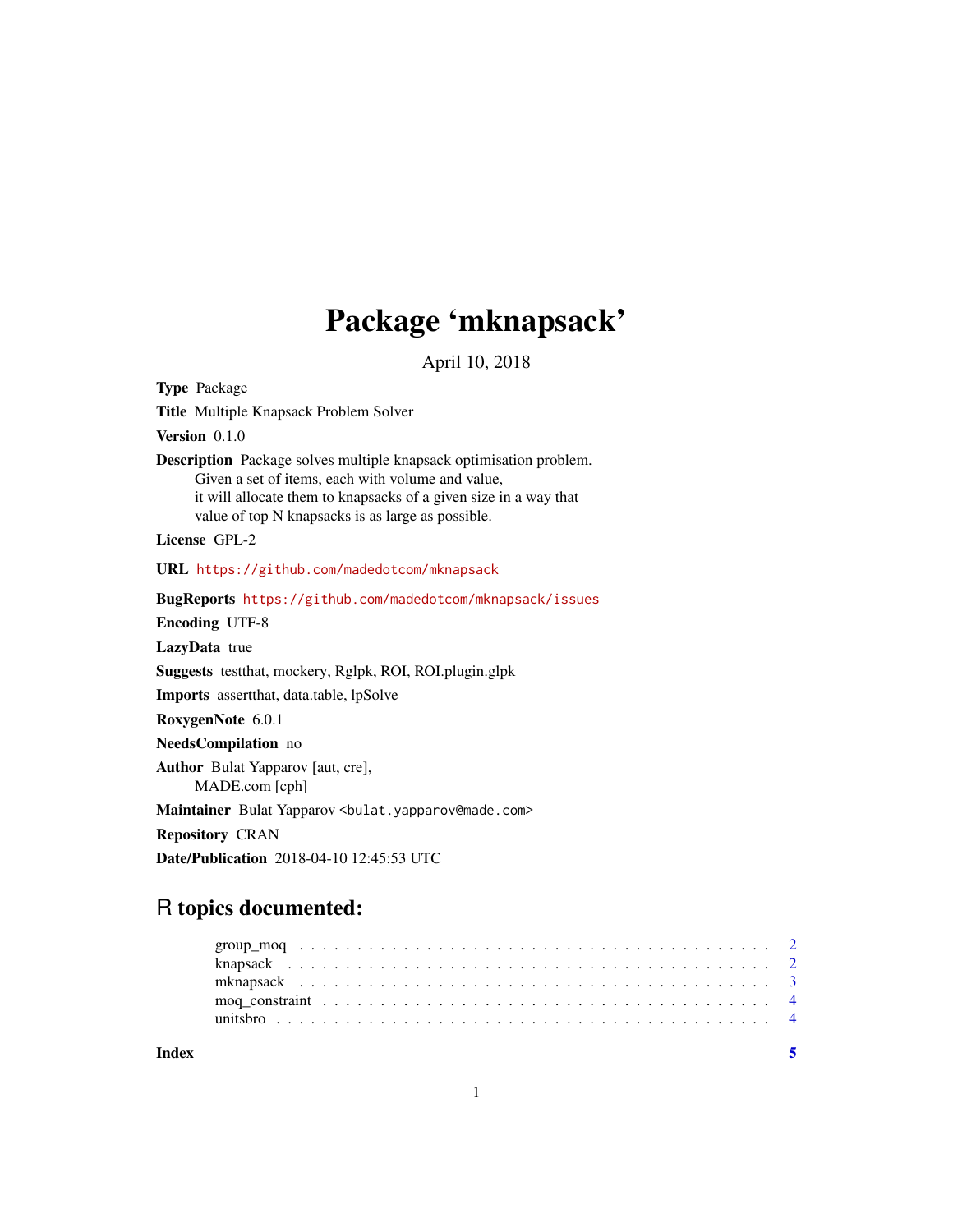<span id="page-1-0"></span>

#### Description

Combines items with MOQ greater than one to a single line that represents min amount that can be ordered

#### Usage

group\_moq(units)

#### Arguments

units data.table with following fields: sku, utility, volume, moq

#### Value

data.table with sku, utility, volume and units fields. first lines for each sku are grouped according to moq

| knapsack | Solves knapsack problem with the library defined in knapsack solver  |
|----------|----------------------------------------------------------------------|
|          | option: - cbc (default) - uses rcbc package - lpsolve - uses lpSolve |
|          | package                                                              |

#### Description

Solves knapsack problem with the library defined in knapsack.solver option: - cbc (default) - uses rcbc package - lpsolve - uses lpSolve package

#### Usage

```
knapsack(profit, volume, moq = rep(0, length(profit)), cap = 65)
```
#### Arguments

| profit | vector with profit for item                                                                                                        |
|--------|------------------------------------------------------------------------------------------------------------------------------------|
| volume | vector of item sizes in cubic meters                                                                                               |
| mog    | vector of flags where 1 means that row contans mininum order quantity (MOQ).<br>Defaults to zero vector matching profit in length. |
| cap    | size of the container in cubic meters                                                                                              |

#### Value

vector with container numbers keeping the permutation of the original data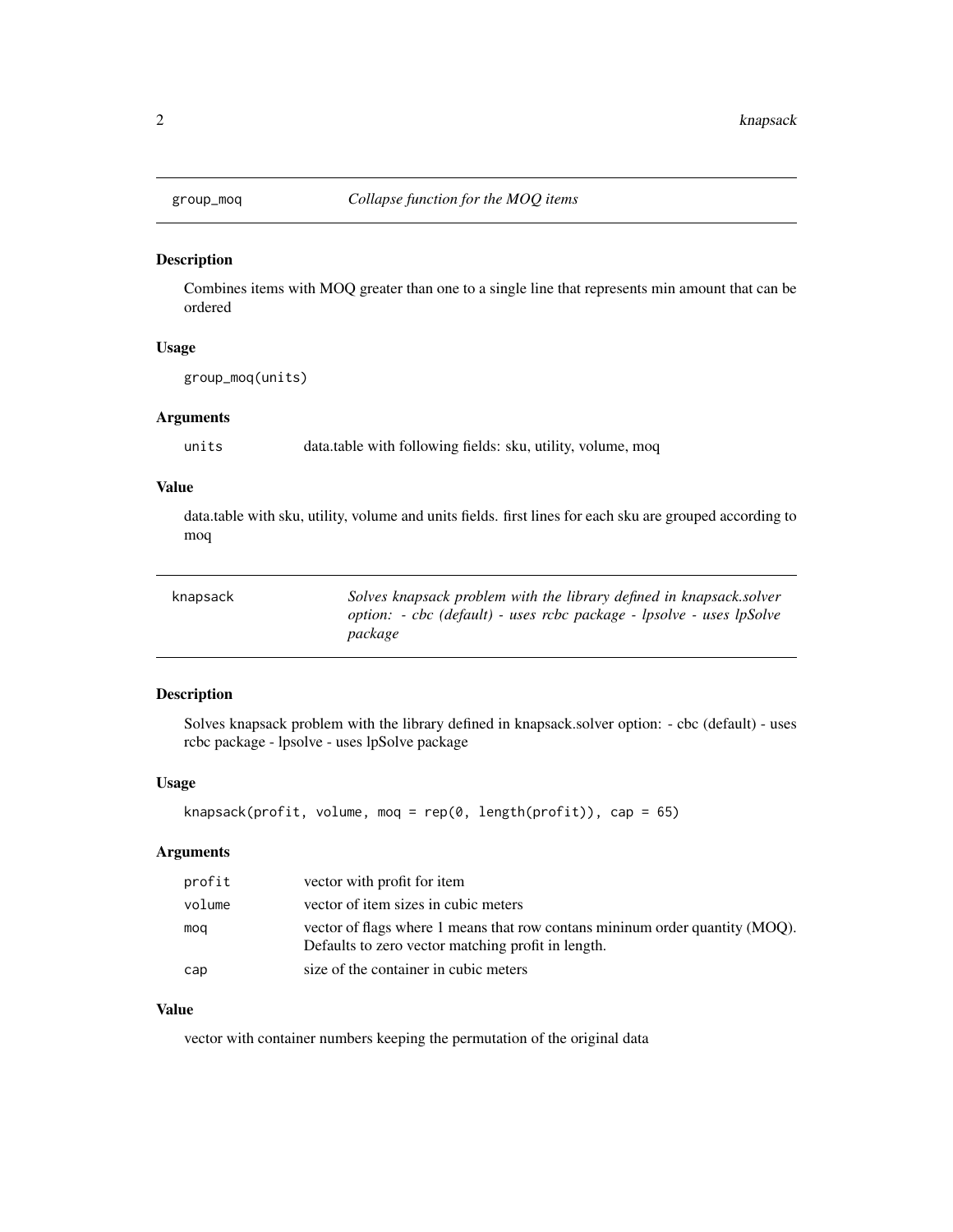<span id="page-2-0"></span>

#### Description

Gets containers based on the utility of individual items, their volume and container size

#### Usage

```
mknapsack(profit, volume, moq = rep(0, length(profit)), cap = 65,
  sold = rep(0, length(profit)))
```
#### Arguments

| profit | vector with profit for item                                                                                                        |
|--------|------------------------------------------------------------------------------------------------------------------------------------|
| volume | vector of item sizes in cubic meters                                                                                               |
| mog    | vector of flags where 1 means that row contans mininum order quantity (MOQ).<br>Defaults to zero vector matching profit in length. |
| cap    | size of the container in cubic meters                                                                                              |
| sold   | vector with a number of items that were sold on demand                                                                             |

#### Value

vector with container numbers keeping the permutation of the original data

#### Examples

```
# Calculate the optimal containers summary for a sample dataset
data(unitsbro)
library(data.table)
units.combined <- data.table(unitsbro)
moq <- units.combined$moq
profit <- units.combined$utility
volume <- units.combined$volume
res <- mknapsack(profit, volume, moq, 65)
units.combined$container <- as.factor(res)
#Aggregate solution to container
containers <- units.combined[order(container), .(volume = sum(volume),
profit = sum(profit)), by = container]
```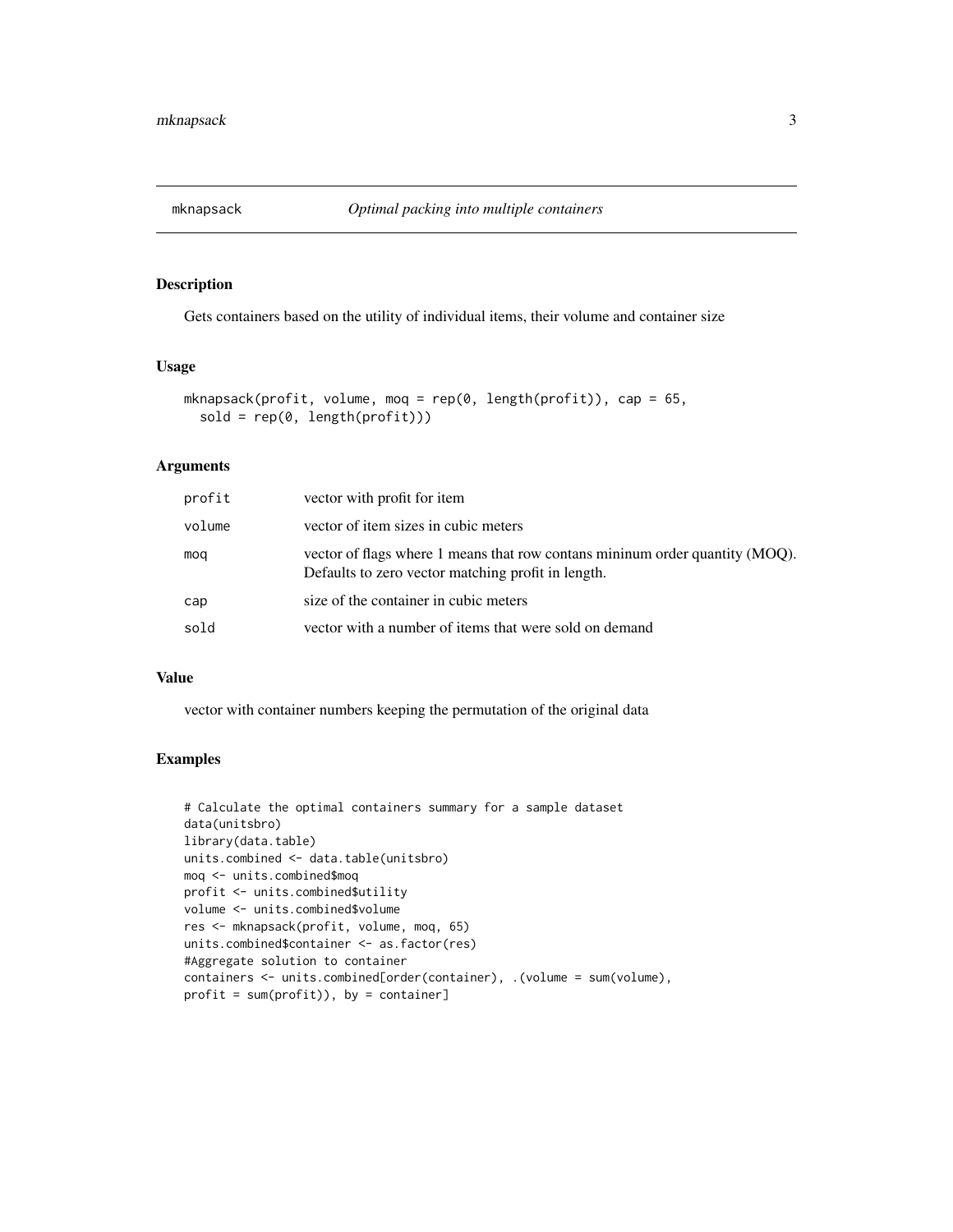#### Description

Creates matrix of moq constraints for the LP optimisation. It is assumed that there is only one moq position per SKU and data is sorted by sku, therefore SKU index can be calculated

#### Usage

moq\_constraint(moq)

#### Arguments

moq flag that indicates that this position contains MOQ

#### Value

matrix that expesses the MOQ constraint: non-MOQ item cannot be put into container that does not contain MOQ item

unitsbro *Real sample of item utility for BRO created in May 2017*

#### Description

Dataset contains line items with utility and volume and can be used for exploration of the package functionality.

#### Usage

unitsbro

#### Format

A data frame with rows and variables

sku identifier for the product

utility proxy of the profit that this item delivers to the company if purchased

volume volume of the item, usually in cubic meters

units number of untis that this line contains

moq If equals one, this line contains the minimum order quantity and shoudl be ordered prior to other lines of the same sku